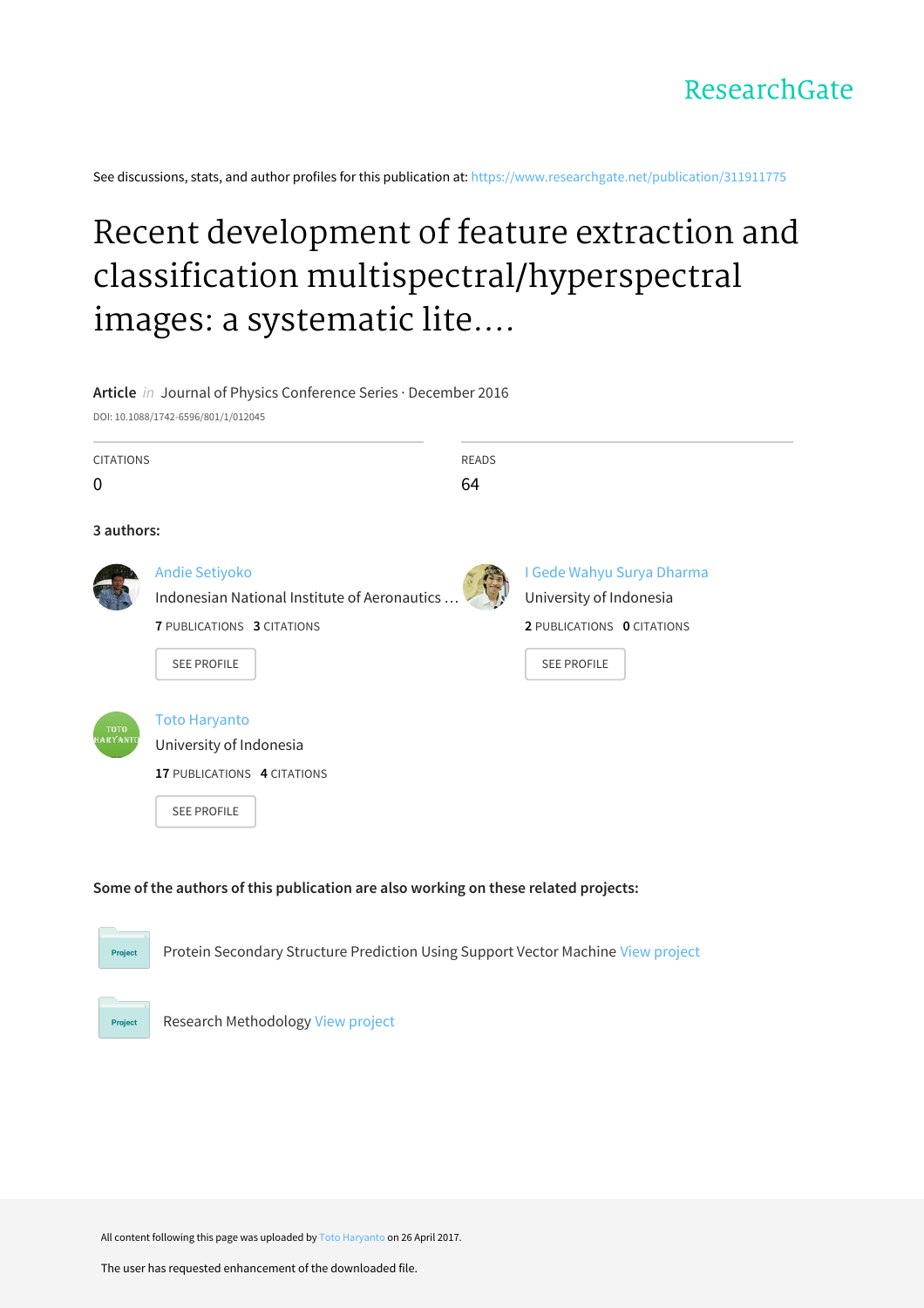[Home](http://iopscience.iop.org/) [Search](http://iopscience.iop.org/search) [Collections](http://iopscience.iop.org/collections) [Journals](http://iopscience.iop.org/journals) [About](http://iopscience.iop.org/page/aboutioppublishing) [Contact us](http://iopscience.iop.org/contact) [My IOPscience](http://iopscience.iop.org/myiopscience)

Recent development of feature extraction and classification multispectral/hyperspectral images: a systematic literature review

This content has been downloaded from IOPscience. Please scroll down to see the full text.

2017 J. Phys.: Conf. Ser. 801 012045

(http://iopscience.iop.org/1742-6596/801/1/012045)

View [the table of contents for this issue](http://iopscience.iop.org/1742-6596/801/1), or go to the [journal homepage](http://iopscience.iop.org/1742-6596) for more

Download details:

IP Address: 120.188.65.44 This content was downloaded on 26/04/2017 at 03:35

Please note that [terms and conditions apply.](http://iopscience.iop.org/page/terms)

You may also be interested in:

[A multiple classifier system based on Ant-Colony Optimization for Hyperspectral image](http://iopscience.iop.org/article/10.1088/1742-6596/787/1/012011) [classification](http://iopscience.iop.org/article/10.1088/1742-6596/787/1/012011) Ke Tang, Li Xie and Guangyao Li

[One method for HJ-1-A HSI and CCD data fusion](http://iopscience.iop.org/article/10.1088/1755-1315/17/1/012226) Wencheng Xiong, Yun Shao, Wenming Shen et al.

[Maximum relevance, minimum redundancy band selection based on neighborhood rough set for](http://iopscience.iop.org/article/10.1088/0957-0233/27/12/125501) [hyperspectral data classification](http://iopscience.iop.org/article/10.1088/0957-0233/27/12/125501) Yao Liu, Yuehua Chen, Kezhu Tan et al.

[Parallel computation for blood cell classification in medical hyperspectral imagery](http://iopscience.iop.org/article/10.1088/0957-0233/27/9/095102) Wei Li, Lucheng Wu, Xianbo Qiu et al.

[Multispectral digital lensless holographic microscopy: from femtosecond laser to white light LED](http://iopscience.iop.org/article/10.1088/1742-6596/605/1/012011) J Garcia-Sucerquia

[Multispectral Electrical Impedance Tomography using Optimization over Manifolds](http://iopscience.iop.org/article/10.1088/1742-6596/756/1/012005) A Fouchard, S. Bonnet and O. David

[The Effectiveness of Hydrothermal Alteration Mapping based on Hyperspectral Data in Tropical Region](http://iopscience.iop.org/article/10.1088/1755-1315/42/1/012005) R R D Muhammad and A Saepuloh

[Comparison of two Classification methods \(MLC and SVM\) to extract land use and land cover in Johor](http://iopscience.iop.org/article/10.1088/1755-1315/20/1/012052) [Malaysia](http://iopscience.iop.org/article/10.1088/1755-1315/20/1/012052)

B Rokni Deilmai, B Bin Ahmad and H Zabihi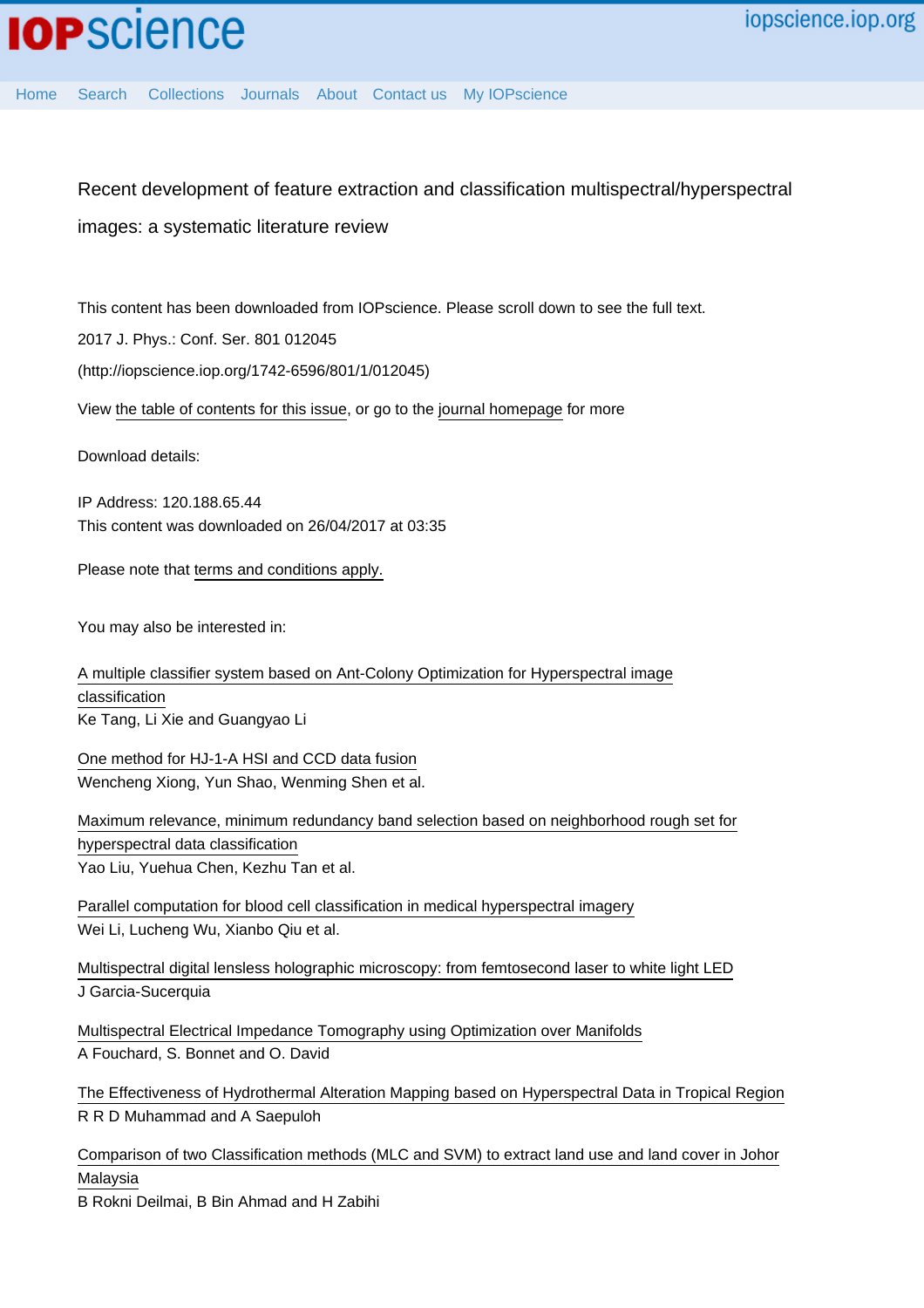## **Recent development of feature extraction and classification multispectral/hyperspectral images: a systematic literature review**

**A Setiyoko<sup>1</sup> , I G W S Dharma<sup>2</sup> , and T Haryanto<sup>3</sup>**

<sup>123</sup>Faculty of Computer Science, University of Indonesia Depok, Indonesia, andie.setiyoko@ ui.ac.id, i.gede614@ui.ac.id, toto.haryanto@ui.ac.id

<sup>1</sup>Remote Sensing Technology and Data Center-LAPAN, Jl Lapan 70, Pekayon, Pasar Rebo, Jakarta Timur, Indonesia 13710, andie.setiyoko@lapan.go.id

**Abstract.** Multispectral data and hyperspectral data acquired from satellite sensor have the ability in detecting various objects on the earth ranging from low scale to high scale modeling. These data are increasingly being used to produce geospatial information for rapid analysis by running feature extraction or classification process. Applying the most suited model for this data mining is still challenging because there are issues regarding accuracy and computational cost. This research aim is to develop a better understanding regarding object feature extraction and classification applied for satellite image by systematically reviewing related recent research projects. A method used in this research is based on PRISMA statement. After deriving important points from trusted sources, pixel based and texture-based feature extraction techniques are promising technique to be analyzed more in recent development of feature extraction and classification.

#### **1. Introduction**

A multispectral band is a representation of the spectral resolution and a panchromatic band is representativeness of spatial resolution or pixel size of a particular image. Spectral resolution with regard to how detailed the division of the wavelength on the satellite sensor. For example Landsat 8 with OLI (Operational Land Imager) multispectral bands that divided into 8 bands (1-7,9) or WorldView 3 that contained 8 bands. Development of spectral resolution leads to hyperspectral data, which divide wavelength in very narrow range. Hyperspectral data contained a large number of bands, AVIRIS with 224 bands and HYDICE with 210 bands [1]. Multispectral and hyperspectral data have the ability to do classification and feature extraction process because each band has a character to display certain objects. For example, Landsat 8 band 1 representing interactions at wavelengths can detect water quality [2]. Multispectral and hyperspectral data has been used for various applications such as land cover classification for agriculture, for example, there was a research project conducted crop type mapping in a highly fragmented and heterogeneous agricultural landscape by using multitemporal Landsat 8 [3]. There was also project research to do an analysis of land cover change of greenness trends using 3 generations of Landsat images [4]. Some examples of cases also used on specific interests such as identifying burned area by using Landsat TM/ETM+ [5], drought monitoring using Landsat 8 OLI imagery [6].

 Multispectral images with various band included in it, have information that can be captured. Feature extraction has an important role to capture meaningful information from the data so can give more precision on supervised or unsupervised technique.

 Principal Component Analysis (PCA) besides as a feature extraction, it is a technique for reducing high dimensional of data. PCA has been applied successfully on Landsat-7 ETM imaginary for a high dimensionality reduction method and also image enhancement[7]. Combination PCA with classification such Support Vector Machine (SVM) has been succeeded applied for handling image fusion with filtering

Content from this work may be used under the terms of the[Creative Commons Attribution 3.0 licence.](http://creativecommons.org/licenses/by/3.0) Any further distribution of this work must maintain attribution to the author(s) and the title of the work, journal citation and DOI. Published under licence by IOP Publishing Ltd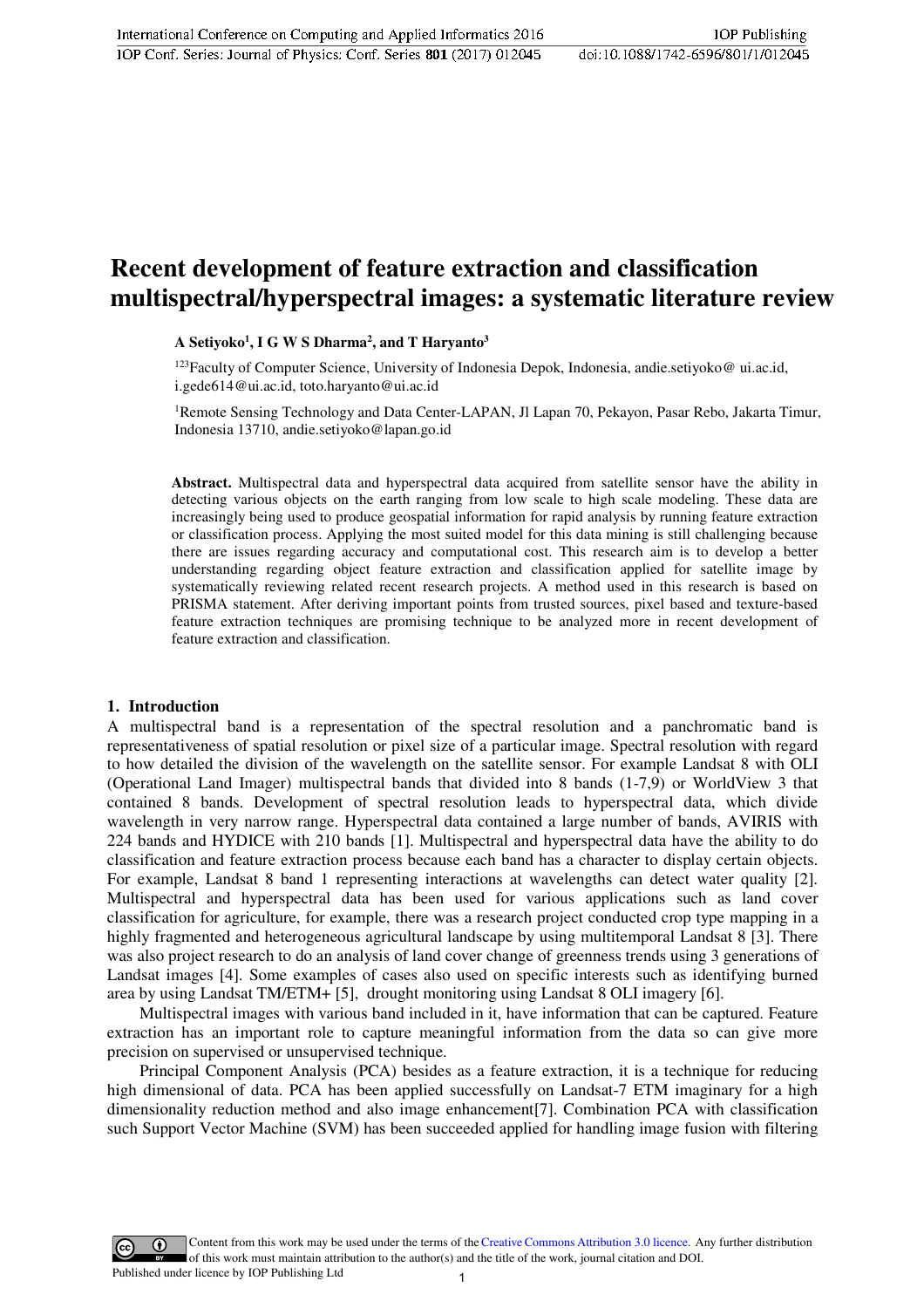called image fusion and recursive filtering (IFRF)[8]. The salt field from Fused Landsat TM data have been mapped based on reflectance-spectra. The inverse PCA in this research applied to transform back to the seven band [9].

 Since texture analysis proposed by Haralick as feature extraction on image processing [10], this technique has been applied on Remote Sensing research field. One of the texture analysis using Grey Level Co-occurrence Matrix (GLCM). GLCM has been conducted for detection ice detection on Bohai sea in Tiongkok[11]. The result has been validated using co-temporal HJ1B-CCD on 30 m imaginary and confusion matrix for accuracy. GLCM also has been implemented to analyze texture from Synthetic Aperture Radar (SAR) data for mapping global urban area at 30 m resolution. Another implementation of GLCM is for analyzing multiband texture on multispectral images [12].

 A hyperspectral image is containing a lot of bands that have a specific purpose to be classified. Those regions pixel can be assigned as a unique label that able to specify belonging classes [13]. However a hyperspectral image relatively containing low spatial resolution and unavoidable noise which obtained from transmission and reception limit [14]. To classify the region from hyperspectral image, spectralspatial classification network proposed by Pan, with input from PCANet that label region pixels already determined [15], while Li proposed Framework of Spectral-Mixture-Analysis-Basis HIS SR as a framework to reconstructed low resolution hyperspectral. Before coming into a framework, PCA is applied to a hyperspectral image to de-correlate the atom in the spectral dictionary [14]. In contrast, Lu proposed two main steps in set-to-set distance-based spectral-spatial classification. The first step, they generate both of training and testing sets and the second step is set-to-set distance-based classification. In step two, set-to-set distance-based classification is divided into two subtasks, representation of sets and label assignment. The Affine Hull (AH) model is used to adaptively represent the characteristic of each set [13].

 The objective of this systematic review is to develop a better understanding regarding object feature extraction and classification based on an image, particularly satellite image. The research will compare a number of techniques to extract feature information and to classify the specific object from satellite image in the recent time.

## **2. Method**



**Figure 1**. Flowchart of the systematic literature review

A method used in this paper is based on PRISMA Statement developed by Moher et al [16]. Literature searching were involved comprehensive and scooping steps has been done by Catenanu et al [17]. Scientific papers regarding feature extraction and classification on Satellite data are selected from reputable four electronic included IEEE, Springer link, Scopus, Science Direct to give comprehensive result and discussion as representative of updated technique in feature extraction and classification.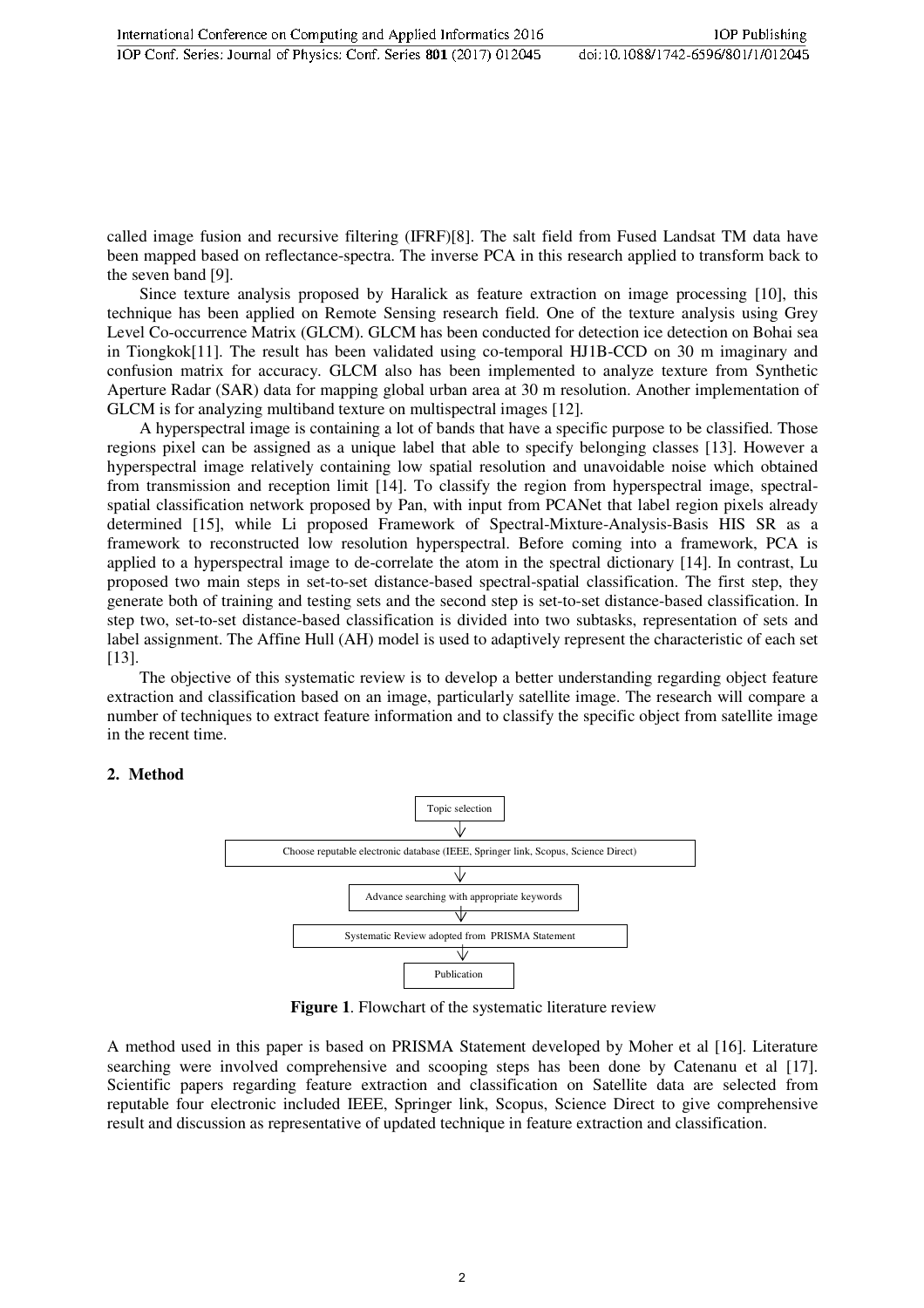To ensure that relevant papers obtained, appropriate keywords are selected. For instance, the keyword ("PCA") and ("multispectal"), ("GLCM") and ("Multispectral"), ("texture feature") and ("hyperspectral"), ("hyperspectral") and ("classification") conducted for searching the journal. Briefly, there are five steps review the paper started from Topic selection finished with paper publication. Flowchart of systematic review shown on the figure 1.

### **3. Result**

There are about 20 paper journals selected for this systematic review. Most of them focus on feature extraction and classification satellite images. PCA and texture analysis like GLCM widely applied on various images. We only include the journal with scope related to the topic. One of the specific journals for this topic is ISPRS Journal of Photogrammetry and Remote Sensing published by Elsevier (1,7,11,12,19,20,21). The others paper journal selected are from Journal Remote Sensing of Environment on Science Direct (2, 4 and 5). The review process considering parameters from PRISMA statement such as 1) study selection study characteristics, description study, data quality and discussion.

### *3.1 Study Selection*

Overall, 17 potentially papers relevant to updated techniques of feature extraction and classification were identified and selected to be reviewed. All papers derived from trusted online journal.

### *3.2 Study Characteristic*

There are various techniques nowadays to be used for feature extraction and classification data, particularly for multispectral data or hyperspectral data. 4 papers regarding Eigen value has been chosen to be reviewed in this project. Murugan *et al* have developed experiment research by conducting PCA (principal component analysis) to extract information feature from remote sensing image [18]. A similar technique has been used by Lin *et al* [19], by analyzing Eigen feature to classify LIDAR cloud point. There were also newly developed techniques as modified PCA to do feature extraction or classification. Zhong et al developed the new technique called blind spectral inmixing based on sparse component analysis (SCA) for hyperspectral data[1]. While Zalbaba *et al* also developed novel-folded PCA to improve feature extraction and data reduction applied to hyperspectral image and SAR (synthetic aperture radar) in remote sensing [20].

 Furthermore, Lu et al [7], developed the concept of spectral-spatial classification method where each test and training sets are adaptively represented by AH model. This model utilizes both similarity and variance of pixels to adaptively characterize the sets. In addition, AH-model-based able to represent each set with a similarity between testing and training sets is transformed into a geometric distance. Finally, labeling test sets are coming from a minimum distance between test and training sets.

 A proposed method classification accuracy improved greatly from combining both spatial and spectral information of the HSI in a set-by-set manner. In contrast to Lu et al, both Pan et al [9] and Li et al [8] are using PCA as method to reconstructed the hyperspectral images. Li et al used PCA as a method to reconstruct the hyperspectral images. Li et al used PCA as a method to decorrelate the atoms in the spectral dictionary then followed by eigenvectors due to their powerful expressive ability. Moreover, after spectral dictionary describing the spectral characteristics, singular value decomposition (SVD) is used in group-based sparse representation to obtain the adaptive dictionary for each group to effectively analyze spatial similarity and spectral correlation from two different dimensions of a group. Slightly similar to proposed method that Li et al proposed, Pan et al [9] proposed classification method by using modified PCA named PCANet and their classification method named spectral-spatial classification network.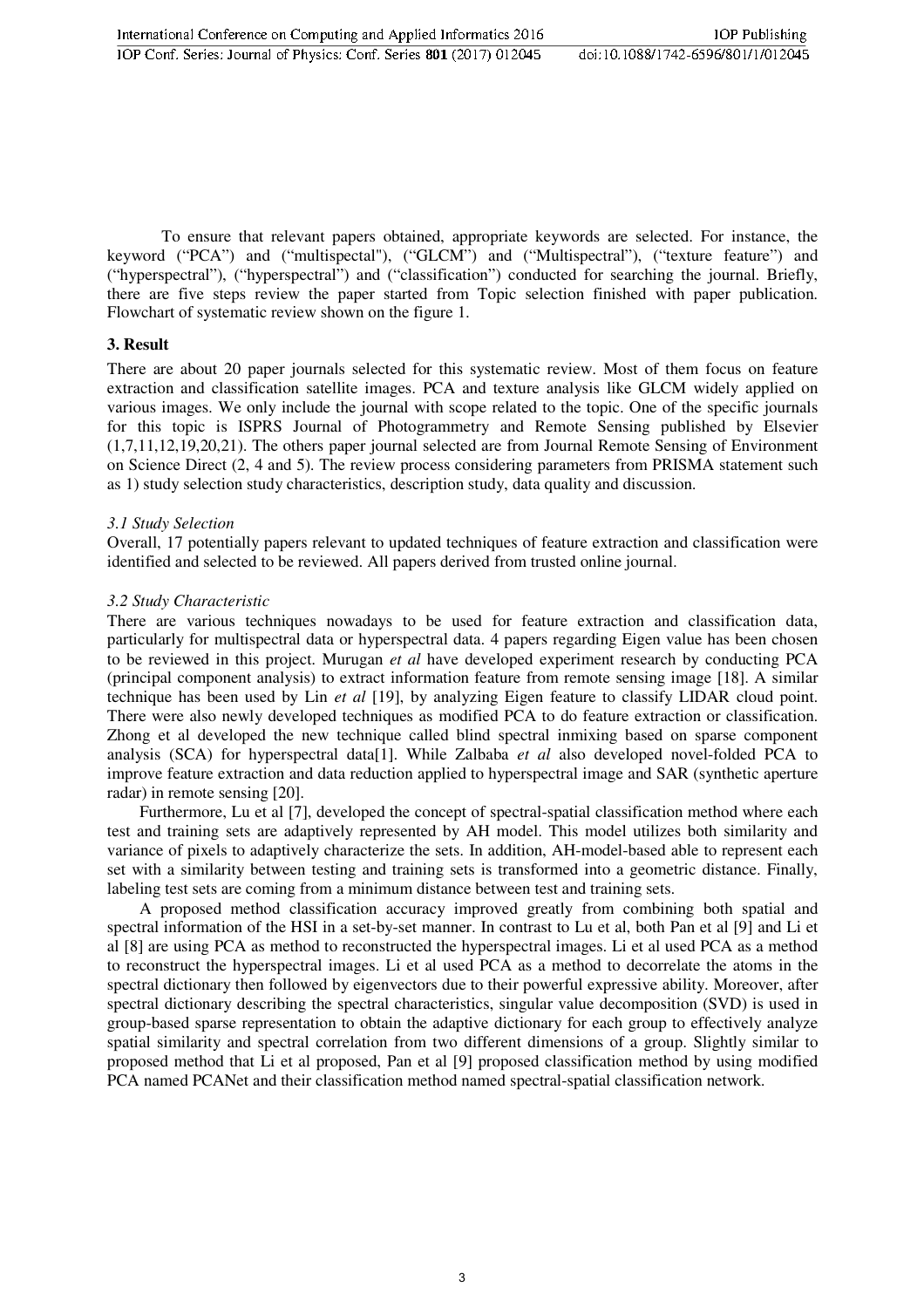| Table 1. General Description of Studies |  |
|-----------------------------------------|--|
|                                         |  |

| Study             | Objective                                      | Method                 | Result                                                                          | Further Research Proposed                                            |
|-------------------|------------------------------------------------|------------------------|---------------------------------------------------------------------------------|----------------------------------------------------------------------|
| Murugan et. al    | Reduction in the dimension of                  | <b>PCA</b>             | A prominent hill structure at the middle                                        | Applying various algorithms such as                                  |
| $(2011)$ , India  | RSI by data compression                        |                        | of the RSI is shown very clearly. The                                           | filtering, edge detection and                                        |
|                   | technique using Eigen matrix                   |                        | linearity of the structural hill is lucidly                                     | classification                                                       |
|                   |                                                |                        | displayed sharply                                                               |                                                                      |
| Zhong et .al      | To consider the properties of                  | Sparse component       | The results show that BSUSCA performs                                           | SCA-based endmember number                                           |
| $(2016)$ , China  | sparsity for hyperspectral                     | analysis (BSUSCA)      | better than the other unmixing                                                  | estimation algorithm will be added to                                |
|                   | remote sensing imagery                         |                        | algorithms, in an overall view                                                  | the model                                                            |
|                   |                                                |                        |                                                                                 |                                                                      |
| Zalbaba et. al    | To address challenges                          | Novel Folded-PCA (F-   | Overall computational cost reduced to                                           | To apply this approach in other                                      |
| $(2014)$ , UK     | regarding memory                               | PCA)                   | roughly 10%, Folded-PCA requires less                                           | analysis of large dimensional dataset                                |
|                   | management                                     |                        | than 1% of memory as those in                                                   | is required                                                          |
|                   |                                                |                        | conventional PCA                                                                |                                                                      |
|                   |                                                |                        |                                                                                 |                                                                      |
| Lin et. al        | The introduction of a method                   | SVM classification and | The accuracy of our classification                                              | To investigate the application of the                                |
| (2014), Taiwan    | to extract Eigen-features from                 | Eigen feature          | improves compared to the classification                                         | method on the point clouds captured                                  |
|                   | a local point set by using                     | analysis               | using standard Eigen-features                                                   | from laser terrestrial mobile mapping                                |
|                   | the weighted PCA                               |                        |                                                                                 | systems                                                              |
| Kautsias et.al    | Enhancing signal of burnt                      | Forward/backward PCA   | Forward / backward PCA improved                                                 | Not mention specifically                                             |
| $(2009)$ , Greece | surface                                        |                        | spectral discrimination                                                         |                                                                      |
| Kang et.al        | To propose Image Fusion                        | <b>IFRF</b>            | IFRF efficiently can reduce the                                                 | Adoption of EPFs method to process                                   |
| $(2013)$ , China  | Recursive Filter (IFRF) for                    | Support Vector Machine | dimension of the hyperspectral image.                                           | fused band images and investigation                                  |
|                   | feature extraction of                          | (SVM)                  |                                                                                 | of the considering the correlation                                   |
|                   | hyperspectral image                            |                        |                                                                                 | degree of adjacent band                                              |
| Zhang et. al      | The objective of research is                   | <b>PCA</b>             | Salt farm mapped 91.95 % correctly and                                          | Not mention specifically                                             |
| $(2011)$ , China  | Mapping the salt filed from                    |                        | rose up to 94.6 % for panchromatic band                                         |                                                                      |
|                   | Fused Landsat TM data                          |                        | (15 m). The Highest accuracy with PCA-                                          |                                                                      |
|                   |                                                |                        | fused data is 98.8%.                                                            |                                                                      |
| Su, et. al        | To detect Sea Ice base on                      | <b>GLCM</b>            | GLCM texture analysis is the best                                               | Texture analysis will be carried out                                 |
| (2013), China     | texture information                            |                        | method compared to other methods based                                          | for different types of Sea Ice using                                 |
|                   |                                                |                        | on confusion matrix. The result are                                             | remote sensing technique.                                            |
|                   |                                                |                        | validated by co-temporal HJ1B-CCD                                               |                                                                      |
|                   |                                                |                        | 30m imagery by visual interpretation                                            |                                                                      |
| Ban et al         | To evaluate spaceborne SAR                     | KTH-Pavia urban        | KTH- Urban extractor is effective                                               | KTH-Pavia can be applied for                                         |
| $(2014)$ , Sweden | data for improved global urban                 | extractor,             | technique for extracting urban from SAR                                         | monitoring urbanization if we have                                   |
|                   | mapping                                        | <b>GLCM</b>            | image data                                                                      | historical images.                                                   |
| Lu $et$ .al       | To classify hyperspectral                      | <b>Distance Based</b>  | Distance based classification have the                                          | Investigating about ability of set-                                  |
| $(2016)$ , China  | images (HSI)                                   | Classification         | highest accuracy and faster running time                                        | based method for semi-supervised or                                  |
|                   |                                                |                        | among others methods such as SVM,                                               | semi-unsupervised framework                                          |
|                   |                                                | Sparse representation  | SVM-CK, LBP etc                                                                 |                                                                      |
| Li et. al         | The Development the<br>framework for utilizing | matrix                 | Sparse matrix representation not only<br>maintain spectral consistency but also | Computation times within an<br>acceptable range and the acceleration |
| $(2016)$ , China  | spectral mixture analysis                      |                        | produce image more detail                                                       | of the algorithm will be focused                                     |
|                   | spatio spectral group sparsity                 |                        |                                                                                 |                                                                      |
| Pan et al         | To construct simple nonlinear                  | Deep Learning Neural   | Nonlinear Spectral-Spatial Network                                              | The future work will be devoted to                                   |
| $(2016)$ , China  | spectral-spatial network                       | Network                | (NSSNet) is simplified Deep Learning                                            | reducing training data and improving                                 |
|                   |                                                |                        | based performs some deep learning                                               | the accuracies                                                       |
|                   |                                                |                        | method                                                                          |                                                                      |

The literature has been reviewed were quantitative experimental research. It can be understood from research design or research methodology conducted and how the result validated.

Commonly the multispectral/hyperspectral data analysis used to be recognized whether supervised or unsupervised technique. From 17 paper selected, all paper regarding the supervised technique. Although [7][8][9][11][12] [21] focus on the feature extraction technique, a classification method is a way to recognize the images. Meanwhile, [13]–[15] specifically focus on the classification for multispectral/hyperspectral images.

#### *3.3 Description of the Study*

Research selected related to Eigen value came from multi countries such as India, United Kingdom, China, Taiwan, Greece, and Sweden. According to data used, Murugan et al were using multispectral data in their research [18]. Zhong et al and Zalbaba et al were using hyperspectral data [1] [20], but Zalbaba et al were also added SAR image in their experiment [20]. Lin et al applied their project to LIDAR cloud point [19]. Table 2 shows specification of data used by each research.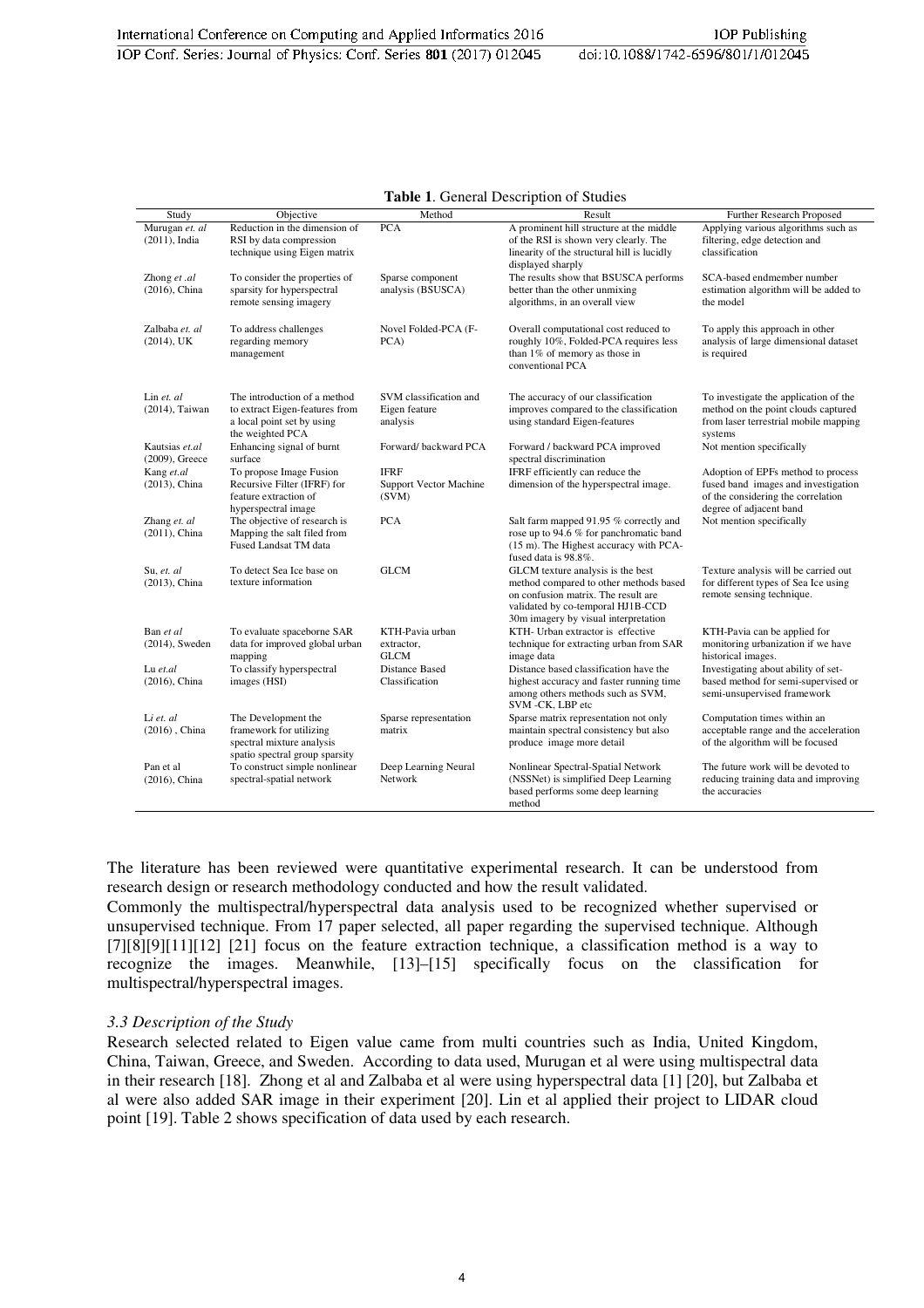**Table 2**. Literature Data Used

| `Study                        | Type                          | Data                        | # of bands      |
|-------------------------------|-------------------------------|-----------------------------|-----------------|
| Murugan et al (2011), India   | Multispectral                 | IRS-1C LISS III image       | 4               |
| Zhong et al $(2016)$ , China  | Hyperspectral                 | <b>AVIRIS, HYDICE</b>       | 224, 210        |
| Zalbaba et al (2014), UK      | Hyperspectral and SAR image   | AVIRIS, micro-Doppler       | $224. -$        |
| Lin et al $(2014)$ , Taiwan   | LIDAR cloud point             | <b>LIDAR</b>                |                 |
| Kautsias et.al (2009), Greece | Multispectral                 | Landsat 7 ETM+              |                 |
| Kang et.al (2013), China      | Hyperspectral                 | Indiana Pine, Pavia Salinas | 220             |
| Zhang et. $al$ (2011), China  | Multispectral                 | Landsat TM Plus (ETM+)      |                 |
| Su, et. al (2013), China      | Hyperspectral                 | <b>MODIS</b>                | 4(r, g, b, nir) |
| Ban et al (2014), Sweden      | <b>SAR-CVV</b>                | <b>ENVISAT ASAR</b>         |                 |
| Lu et.al (2016), China        | Hyperspectral                 | <b>AVIRIS, ROSIS-03</b>     | 200, 204, 103   |
| Li et. al (2016), China       | Hyperspectral & Multispectral | ROSIS-03, HIS, PHI Xiaqiao  | 103, 191, 80    |
| Pan et al (2016), China       | Hyperspectral                 | <b>AVIRIS, ROSIS-03</b>     | 200, 103        |

#### *3.4 Discussion*

Regarding PCA method and its modification used in many research papers mentioned previously, there are advantages could be taken from these methods. PCA derives Eigenvalue of a bundle of images whether it is multispectral or hyperspectral to get the best value of image in the form of Eigen matrix image. There were various improvements after applying the method. Murugan et al and Zhong et al were proved that objects in the image were more clearly seen visually [18] [1]. Murugan et al focused on prominent hill structure, linearity of hill structure, water bodies, river coarse that were clearly identified after PCA was applied [18]. Zhong *et al* were interested in interpreting many complicated mineral types, including alunite, kaolinite, chalcedony, muscovite, montmorillonite, andradite, buddingtonite [1]. The method developed, BSUSCA can clearly identified the similar but different mineral species. Zhong et al have stated also that road and roof can be classified sharply [1]. Either than that, Lin et al applied modified Eigen-feature technique to classify LIDAR cloud point [19]. The result of the process was 2 classes, building and no-building. This result is similar with 2 previous papers, that the method was strong to detect the edge in the image in building the contrast between two objects.

 PCA and its variance still become an interesting technique for capturing satellite images. Some variance of PCA such as Independent Component Analysis (ICA), forward backward PCA, inverse PCA are adopted for solving the issues on multispectral analysis. Another issue regarding PCA and its modification method is efficiency. By applying novel Folded-PCA (F-PCA), Zalbaba et al have been proved that overall computational cost reduced to roughly 10% and Folded-PCA requires less than 1% of memory as those in conventional PCA [20]. This research can be applied to process big data, such as multispectral data or even hyperspectral data that contained a large number of bands. Texture based analysis also applied by researchers for multispectral images. GLCM technique can be conducted to enrich pixel by pixel information of the data. GLCM give more comprehensive analysis and can improve global classification rate up to 13.5% [21]. On the other hand, the development of machine learning technique has an important role in this research. Even [15] claimed that their method, (NSSNet) outperform from some deep learning technique.

#### **4. Conclusion**

The review has shown that use multispectral images with its behavior have an important role in any research field. The technique of feature extraction and classification are still to be developed by researchers for better accuracy. Pixel-based and texture-based feature combined with robust supervised algorithm ensure that the research is promising to be continued for the future work.